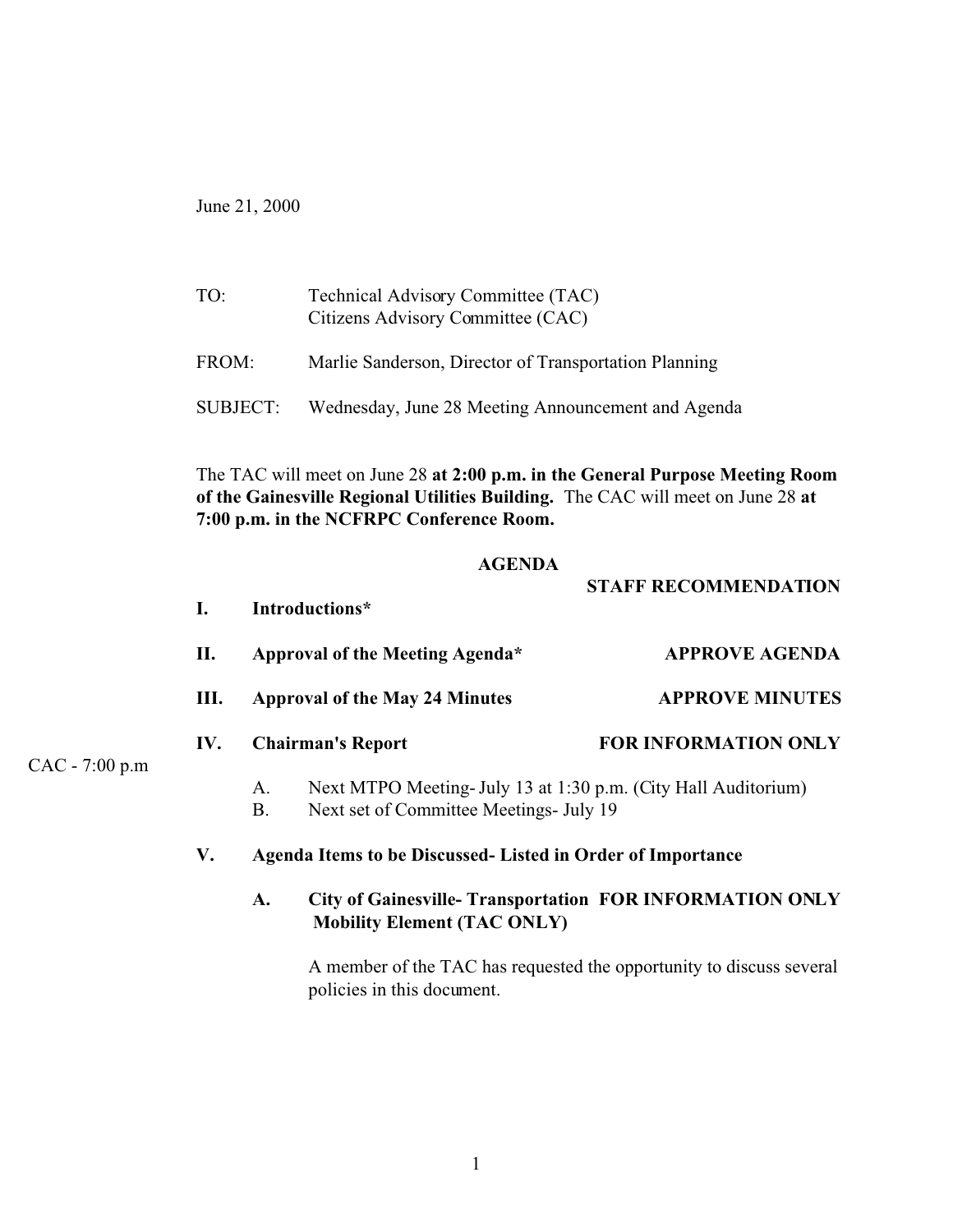|                   | <b>B.</b>                                                        | <b>University Avenue/Main Street</b><br><b>Working Group (TAC ONLY)</b> | <b>APPOINT WORKING GROUP</b>                                                                                       |  |
|-------------------|------------------------------------------------------------------|-------------------------------------------------------------------------|--------------------------------------------------------------------------------------------------------------------|--|
|                   |                                                                  | redesignation of SR 26/26A and SR 325 when the lanes are reduced        | The TAC should consider appointing a Working Group to address possible                                             |  |
| CAC - 7:05 p.m.   | $\mathbf{C}$ .                                                   | NW 39th Ave / I-75 Interchange                                          | <b>DEVELOP RECOMMENDATION</b>                                                                                      |  |
|                   |                                                                  | FDOT has requested a recommendation regarding lighting                  |                                                                                                                    |  |
| CAC - 7:30 p.m.   | D.                                                               | <b>Long Range Plan Update-</b>                                          |                                                                                                                    |  |
|                   |                                                                  | 1.<br><b>Transportation Projects</b>                                    | DEVELOP RECOMMENDATION                                                                                             |  |
|                   |                                                                  |                                                                         | Renaissance Planning Group (RPG) staff will present draft projects<br>for the Urban Form Alternatives being tested |  |
|                   |                                                                  | 2.<br><b>Remaining Tasks Time Line</b>                                  | FOR INFORMATION ONLY                                                                                               |  |
|                   |                                                                  |                                                                         | RPG staff will provide a timeline for remaining tasks in the update                                                |  |
| $CAC - 8:00 p.m.$ | E.                                                               | <b>Countywide Bicycle Master Plan</b>                                   | <b>COMPLETE SURVEYS</b>                                                                                            |  |
|                   |                                                                  |                                                                         | City Staff have requested an opportunity to provide a brief status report                                          |  |
| CAC - 8:15 p.m.   | F.                                                               | <b>Alachua County Comprehensive Plan</b>                                | FOR INFORMATION ONLY                                                                                               |  |
| <b>CAC ONLY</b>   |                                                                  |                                                                         | County staff will receive comments on Comprehensive Plan Issue Papers                                              |  |
| CAC - 8:30 p.m.   | G.                                                               | <b>Hull Road Proposed Cross Section</b>                                 | DEVELOP RECOMMENDATION                                                                                             |  |
|                   |                                                                  |                                                                         | The Design Team has recommendations for the Hull Road cross section                                                |  |
| CAC - 8:45 p.m.   | Н.                                                               | 1999 Bicycle Usage Trends Report (BUTR)                                 | <b>APPROVE DOCUMENT</b>                                                                                            |  |
|                   |                                                                  | Each year, the MTPO reviews and approves the BUTR                       |                                                                                                                    |  |
| $CAC - 9:00 p.m.$ | <b>I.</b>                                                        | <b>List of Priority Projects</b>                                        | FOR INFORMATION ONLY                                                                                               |  |
|                   | Each year, the MTPO forwards a List of Priority Projects to FDOT |                                                                         |                                                                                                                    |  |